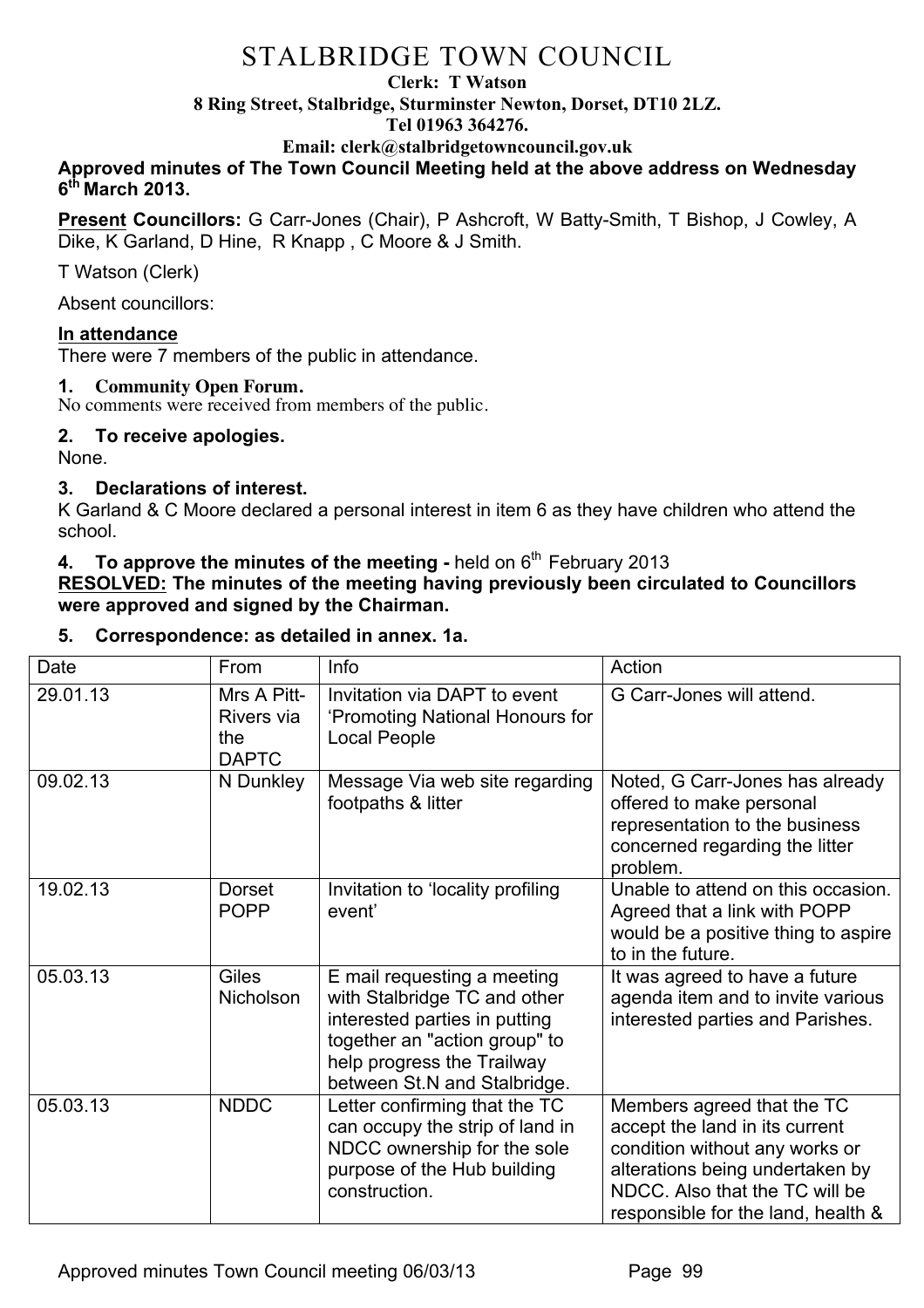**Clerk: T Watson** 

**8 Ring Street, Stalbridge, Sturminster Newton, Dorset, DT10 2LZ.**

**Tel 01963 364276.** 

**Email: clerk@stalbridgetowncouncil.gov.uk**

|  | safety, insurances and accept the |
|--|-----------------------------------|
|  | I land in its current condition   |
|  | without any works or alterations  |
|  | being undertaken BY DCC.          |
|  |                                   |

## **6. To receive a report on essential remedial works required to keep the school pool open and give further instruction. K Garland**

A presentation was received from Jaine Harding (PTA Chairperson) and Simon Clark (Project Manager). It was understood that the pool has been solely funded by the PTA fundraising and assistance from local businesses since it was built 40 years ago. The condition of the pool, surrounding area and changing rooms is currently not of an adequate standard to be able to open for the summer swimming sessions. Therefore some urgent fundraising to cover the necessary works is required at an estimated total of £20,000.00, £9,000.00 of which has already been raised. Members discussed the aspiration of the pool being opened for community use, the representatives present were happy to consider this and had already done some fact finding work. Members considered the total general grant fund and other potential needs for grant funding in the town. The Clerk advised that under the Local Government (Miscellaneous Provisions) Act 1976 s.19 Power to provide and equip buildings for use of clubs having athletic, social or educational objectives the TC could contribute should they wish to. The longer term aspiration to have the pool covered was discussed and the opportunity of capital funding from the bequest to the Town Council.

**RESOLVED: It was proposed and unanimously agreed to offer a grant of £1,500 in principal pending a grant application being made.** 

## **7. To consider and approve the formation of a Charitable Incorporated Organisation (CIO) as a vehicle to operate as a community trust for Stalbridge and to confirm the adoption of a suitable draft Constitution and to authorise an application in respect thereof. T Bishop**

Having carried out extensive enquiries T Bishop gave a general overview of a (CIO) Charitable Incorporated Organisation, which is a relatively new form of legal body. The charitable status of the CIO achieves the objective to obtain reduced business rates on the Hub building. The CIO members would be legal guardians of the Hub building and operate as a shell organisation in conjunction with the Town council. It was noted that there will be some legal advice required and there is funding available from NDDC to assist with the cost of this. T Bishop advised that the set up the CIO is based on a model document which has multiple options and blank areas for completion and requested members assistance with this task should the TC wish to proceed.

**RESOLVED: It was proposed and agreed to approve the formation of a Charitable Incorporated Organisation (CIO) as a vehicle to operate as a community trust for Stalbridge and to confirm the adoption of a suitable draft Constitution and to authorise an application in respect thereof. D Hine & J Cowley offered to work with T Bishop on the administration to set up the CIO.**

# **8. To review the risk assessment schedule for 2012.13.**

The Clerk took members though the risk assessments in order of priority. It was noted that the formal agreement with the allotment association is pending approval by NDDC as the land owner. The Clerk expressed concerns at the amount of time this is taking thus extending the period of the potential risk. The other areas reviewed related to bus shelter cleaning and management of the street orderly, employment of staff, confirmation of the TC's formal agreement with the Playing Fields Management Committee and the potential budget implications of the financial management of the Stalbridge Hall.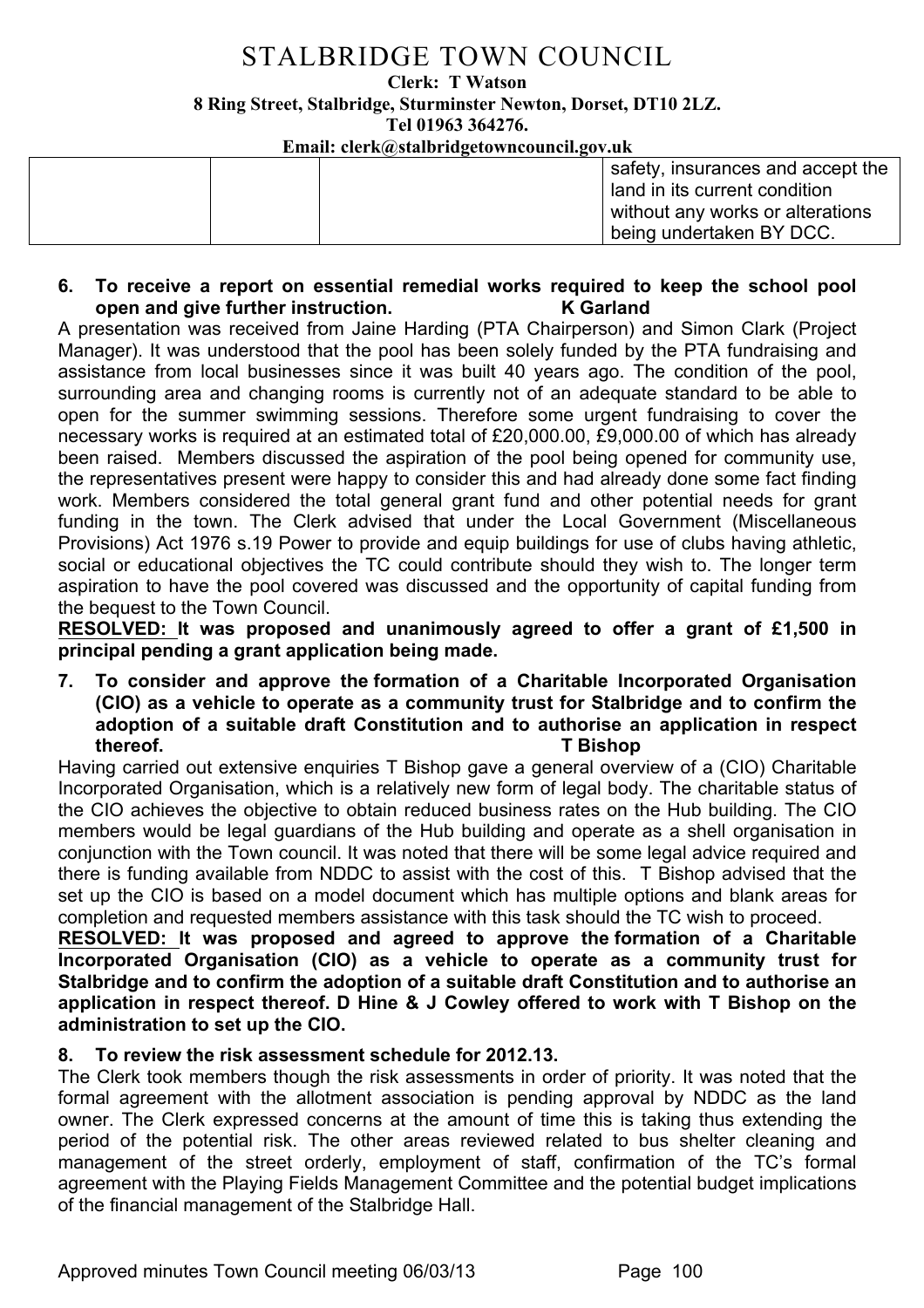#### **Clerk: T Watson**

**8 Ring Street, Stalbridge, Sturminster Newton, Dorset, DT10 2LZ.**

**Tel 01963 364276.** 

**Email: clerk@stalbridgetowncouncil.gov.uk**

## **RESOLVED: There was general agreement that the review the risk assessment schedule for 2012.13 had been completed.**

## **9. To approve the issue of the quarterly Newsletter.**

A typo was pointed out and revision of the meetings dates list. The Clerk advised that NDDC had not put forward any information for inclusion in this issue.

## **RESOLVED: It was proposed and agreed to approve the issue of the quarterly Newsletter with the above amendments.**

# **10. To approve the changes recommended to the hub plans by the Steering Group.**

An e-mail from T Lee was read out which explained the reasons that the Library management Group had requested the amendments. Clare Templeman further explained the need for back office space for the storage of media prior to receipt and despatch and the for a second separate door as a fire exit and point where books can be delivered when the library is closed.

Whilst some members felt that the appointed steering groups recommendation should be taken others felt that is was too late to make design changes and that the central atrium should be preserved as waiting / display area which would allow the main area to be free for general use, thus making both areas more flexible for potential future uses. Alternative suggestions were made media receipts / storage and it was understood that the existing WC in the library area can not be termed for disabled use as it is too small. It was noted that the location of the boiler on the current plans had been assumed in error and therefore the location was not suitable.

**RESOLVED: It was proposed and agreed to approve the changes recommended to the hub plans by the Steering Group.**

D Hine, T Bishop & J Cowley requested their votes against the proposal be recorded.

## **11. To receive notice of the Annual Town Council Meeting.**

Members noted that the annual Town Council meeting will be held on Weds  $8<sup>th</sup>$  May and the Annual Town Meeting will be on Weds 22 May.

## **11. To approve the Petty Cash Handling Policies for the sub-committees.**

The procedures had been reviewed and drawn up in conjunction with the relevant subcommittees in order to reflect current practice.

## **RESOLVED: It was proposed and agreed to approve the Petty Cash Handling Policies for the sub-committees.**

## **13. Finance:**

## **a. To approve the accounts as presented in annex 1b. for payment.**

| Library Management Group<br>Sub-Committee                                                   | Balance of community library start up grant                                                                                                                                                                          | £1,000.00                               |
|---------------------------------------------------------------------------------------------|----------------------------------------------------------------------------------------------------------------------------------------------------------------------------------------------------------------------|-----------------------------------------|
| <b>British Gas</b><br>BT                                                                    | Direct Debit Electricity office 31.10.12-31.01.13 estimated<br>calls & line rent 17.11-18.02                                                                                                                         | £132.36<br>£314.71                      |
| Direct Office Supplies<br><b>ICO</b> Office                                                 | Copy paper<br>Yearly re-newel of Data protection registration                                                                                                                                                        | £32.40<br>£35.00                        |
| J Rabbetts<br>T Watson                                                                      | In lieu of tax transport to Sherborne transport action group<br>In lieu of postage Jarvis field order                                                                                                                | £10.00<br>£1.20                         |
| HM Revenue & customs                                                                        | Tax & NI March                                                                                                                                                                                                       | £82.18                                  |
| <b>Tracey Watson</b><br><b>British Gas</b><br>Wessex Fire & Security<br><b>Wernick Hire</b> | Salary March<br>Direct Debit Electricity WC's 31.10.12-01.02.13 inc actual reads<br>Community Library Annual alarm service contract<br>Portacabin initial payment to include 4 weeks hire, delivery &<br>collection. | £769.37<br>£94.68<br>£105.60<br>£561.60 |
|                                                                                             |                                                                                                                                                                                                                      |                                         |
| John Crompton Ltd                                                                           | Structural Engineering services for the Hub                                                                                                                                                                          | £1502.04                                |

Approved minutes Town Council meeting 06/03/13 Page 101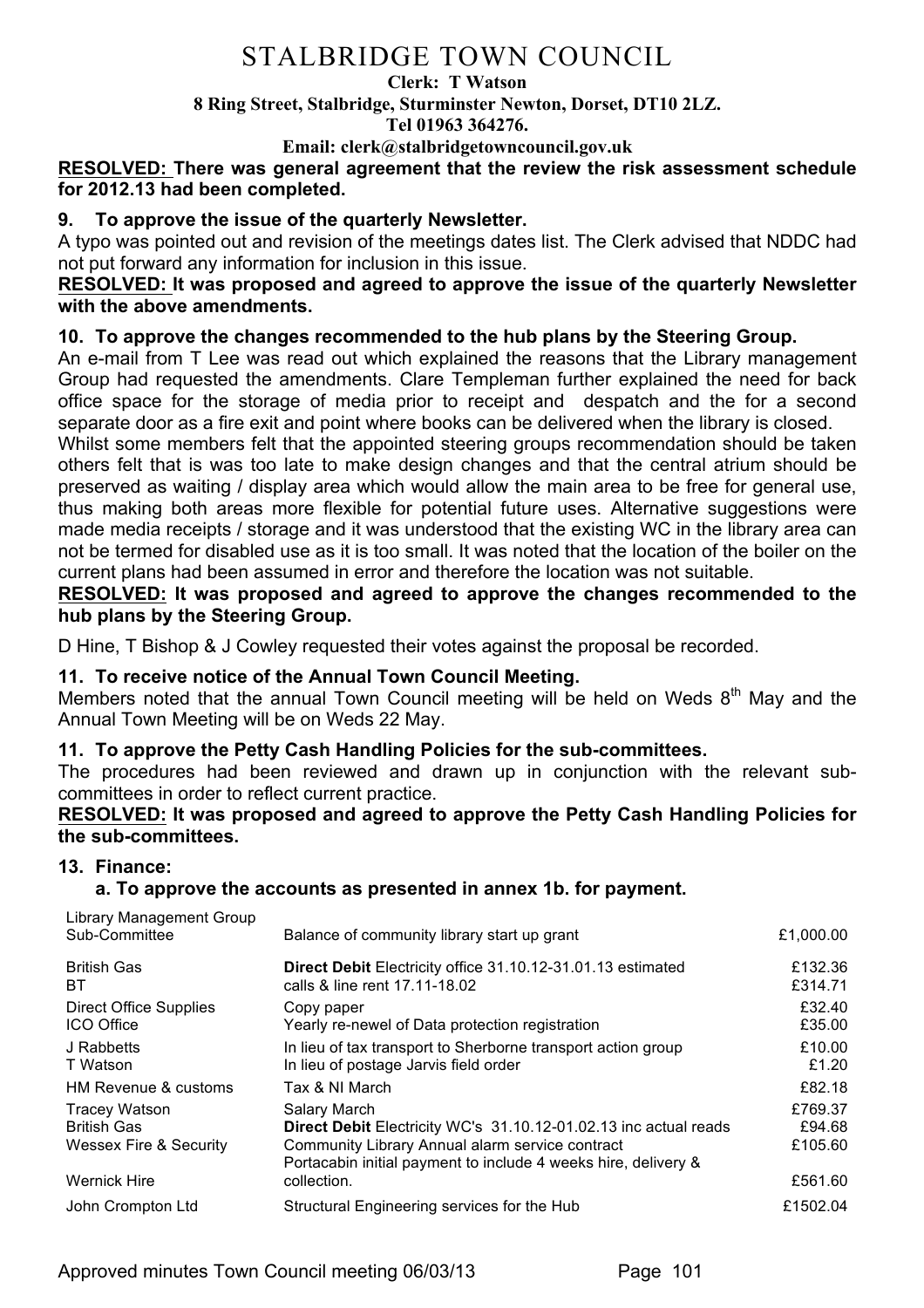#### **Clerk: T Watson**

**8 Ring Street, Stalbridge, Sturminster Newton, Dorset, DT10 2LZ.**

**Tel 01963 364276.** 

#### **Email: clerk@stalbridgetowncouncil.gov.uk**

#### **Retrospective approval**

Library Management Group

Sub-Committee Balance of community library start up grant E1,000.00

The Clerk advised that the full community library start up grant of £2000.00 had been received by the TC and therefore the retrospective approval of half the amount represented the repayment of the TC advance to the library management group. It was noted that D Beardsmore had donated his consultancy services for the Hub project.

#### **RESOLVED: Proposed by W Batty-Smith, seconded by D Hine and agreed that approval of the invoices as presented be made including the above underlined additions.**

# **14. Clerks report on matters arising.**

DAPTC Chief Execs circular: points to note: DCC taking over responsibility for bus pass applications – sent to the CIO. Cutting back on red tape for community entertainment – passed to Hall committee. Members info: Facebook village page & Neighbourhood planning funding.

Street Orderly – Gillingham TC have advised that they do not intend to carry on with the service level agreement from 1<sup>st</sup> April 2013. The Clerk advised that she had sent a specification of works to the Dorset waste partnership and was working with them to come up with a short term provision of service pending TC resolution on the future provision of the service.

Change of ownership of 8 Ring Street – All the forms have been completed and returned to the TC's solicitor. The Clerk is in the process of arranging for a commercial and residential energy performance certificate for the building.

Temporary Office – The portacabin will be delivered on  $19<sup>th</sup>$  March. Permission has been sought from NDDC to site. Insurance is being dealt with.

Hall Car park resurfacing work  $-$  A further report had been received from Morris & Perry subsequent to a site visit on 12<sup>th</sup> February *(The area has improved further as expected due to weathering & traffic. There was still a damp area, but much less then previously and the material surface was in good condition and comparable to the surrounding areas. In conclusion the surface of the car park will continue to improve and should offer no reason for further concern. )* Member instructed the Clerk to ask the Hall Management for their recommendation of the works prior to payment of the balance of the invoice of £2,000.

Jarvis Field Play area grass cutting – In previous years there has been an issue with the rate that the meadow grass has grown and at 16 cuts there has been substantial loose grass on the surface. The Clerk advised that this year she would monitor and may ask members if additional cuts are considered to be appropriate. As last year the contractor will spray paths and around equipment at an appropriate point.

## **15. To receive Town Councillors reports.**

K Garland - Progressed DC highways reply to letter regarding parking restrictions in Duck Lane. Clerk confirmed no reply received and agreed to progress. Vi Molem has asked members of the TC as individuals to donate bingo prizes.

W Batty-Smith – As District Councillor has received a letter of complaint regarding the new street lighting in Gold Street.

J Cowley – Received a reply to his letter to the Leader of the DC regarding the absence of the County Councillor. Has reported damaged raised footpath at Stalbridge Weston. Visited the youth club and glad to report a superb atmosphere. Concerned that subscriptions do not cover rent and an application for funding will be coming to the next meeting.

G Carr-Jones – TC efforts to negotiate a reduced rent for the youth Club with the Hall committee have to date been unsuccessful. Pump box at the ring is damaged. T Ashcroft to attend to.

T Bishop – requested time at a meeting to discuss the hub IT requirements. Agreed to have extraordinary meeting 20<sup>th</sup> March.